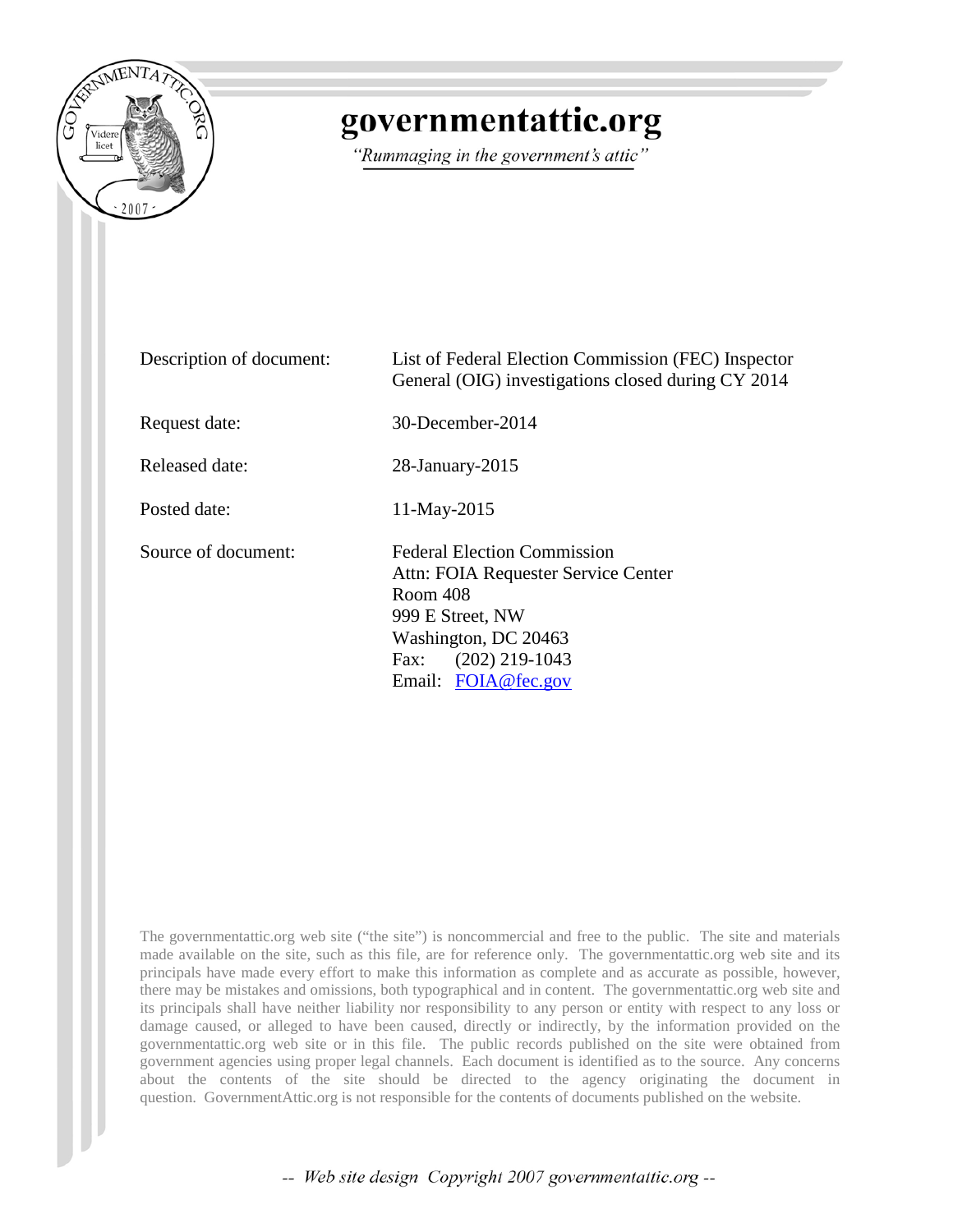From: FOIA@fec.gov Date: Jan 28, 2015 10:49:26 AM Subject: Your FOIA Request No. 2015-19

VIA ELECTRONIC MAIL

Subject: FEC Freedom of Information Act (FOIA) Request No. 2015-19

This email responds to your request for information under the Freedom of Information Act (FOIA) dated December 30, 2014 and received by the Federal Election Commission (FEC) FOIA Requester Service Center on January 8, 2015. Specifically, you requested: "a copy of the list or printout or database listing of IG investigations closed during calendar year 2014, including for each closed investigation at a minimum, the case number, title of the investigation, date the investigation was opened, date the investigation was closed, and any other descriptive fields."

We have searched our records and located the requested record, which we are releasing to you without redaction. The attached responsive record, consisting of one page, includes all information for the time period requested. Therefore, your FOIA request is being granted in full.

You may appeal any adverse FOIA determination. Any such appeal must be filed in writing and should follow the guidelines set forth in 11 C.F.R. 4.8. If you have any questions, please contact the FOIA Requester Service Center at FOIA@fec.gov, or 202-694-1650. Thank you for contacting the FEC.

Sincerely, Deborah M. Foresman FOIA Requester Service Center

Attachment